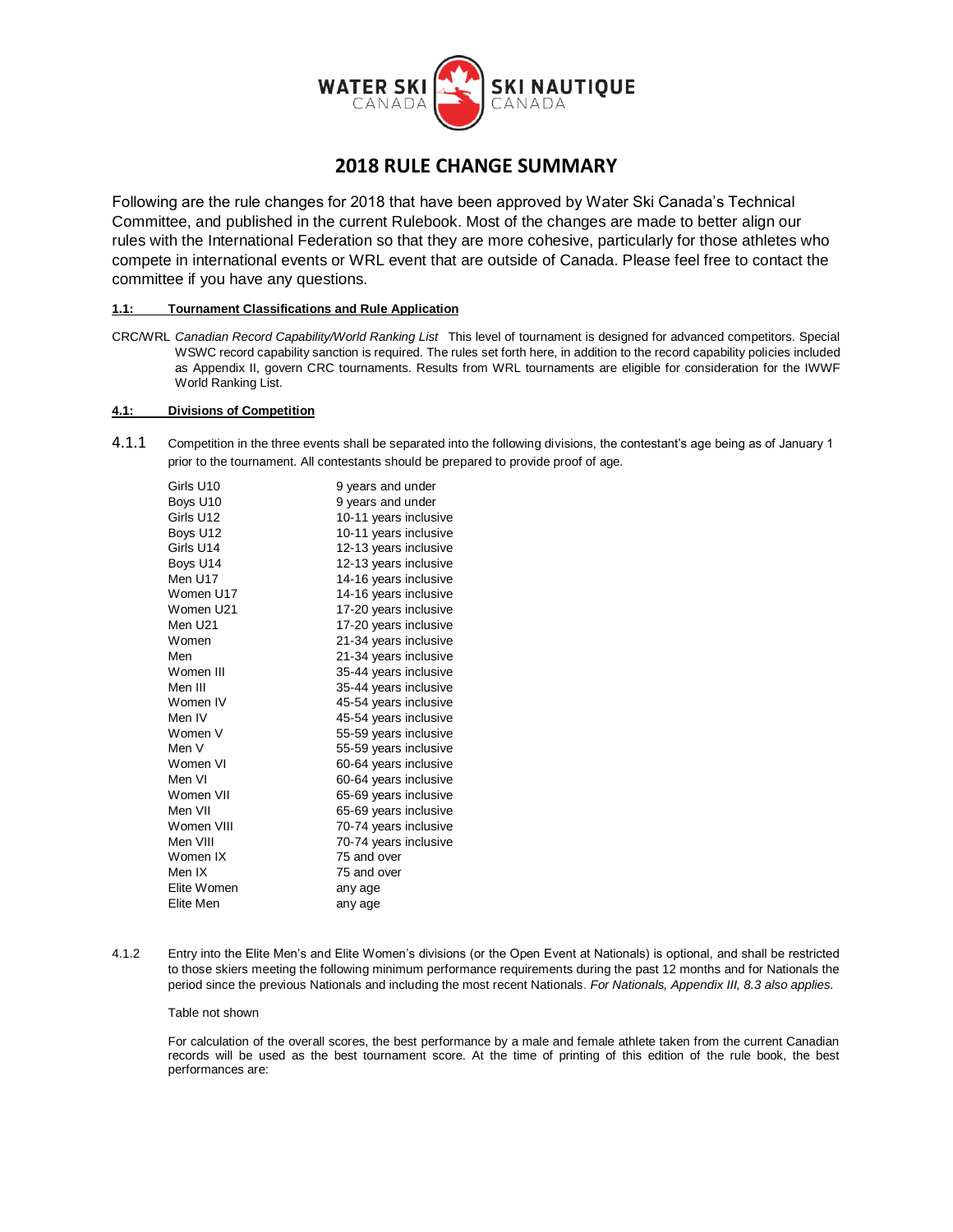

|       | Slalom                | <b>Tricks</b> | Jump   |
|-------|-----------------------|---------------|--------|
| Men   | 5.0 @ 10.25 / 58 kph  | 11.180        | 77.4 m |
| Women | 2.25 @ 10.25 / 55 kph | 10.520        | 52.0 m |

# **7.7: Deleted**

#### **10.4: Conflict of Interest**

In RC events, No individual can act as an official in positions that include boat driver, boat judge/official and official timer, if a member of his/her immediate family is competing in that event.

#### **11.16: Skier Supplied Handles for Slalom and Jumping**

For slalom and jumping, contestants may furnish their own handle to attach to the tournament lines, providing they notify the starter at the dock at least three skiers listed on the starting list before their turn, of their wish to change handles. The handle may be of any material. The length of the handle attachment, measured from the inside surface of the attaching loops furthest from the handle to the inside edge of the handle furthest from the attaching loop, must be 1.50m -/+ 2.5 cm/- 10.0 cm. Handles will be measured by the dock starter under responsibility of the Homologator, immediately after the skier skis. Handles found out of tolerance will result in the skier's score in that round being disqualified.

- 11.19.2 Guide buoys used within the slalom course shall be a different colour from the gate and slalom buoys used by the skiers. The guide buoys used by the timer for the two segment timing (see Appendix I) shall be a different colour from the other guide buoys.
- 11.19.7 Jump check buoys should be a different colour than the grid/set buoys and different than reference buoys. Jump reference buoys should be in a sequence of colours so that no two adjacent reference buoys are the same colour, i.e. red, yellow, green, red...

#### **14.4: Jumping Speeds and Tolerances**

14.4.1 The boat speeds for the jumping event shall be chosen by the skier from those listed below, up to the following maximum speeds:

| (a) | Elite/Open Men, Men, Men U21, Men III                           | 57 kph |
|-----|-----------------------------------------------------------------|--------|
| (b) | Elite/Open Women, Women, Women U21, Men IV                      | 54 kph |
| (c) | Men U17, Women U17, Men V, Men VI, Men VII, Women III, Women IV | 51 kph |
|     | Women V. Women VI                                               |        |
| (d) | Men VIII. IX. Women VII                                         | 48 kph |
| (e) | Boys U10, Boys U12, Boys U14, Girls U10, Girls U12, Girls U14,  | 45 kph |
|     | Women VIII, IX                                                  |        |

#### **14.12.3** *Allowed Time After a Fall*

In the case of a fall after a jump, the skier must be back on his/her skis within 3 minutes after the tow boat is ready to take him/her.

Should the skier not be ready or should the reason be judged not acceptable by the Event Judges, one jump shall be deemed to have been taken. If a skier notices that his equipment is damaged (broken fin, binding, ski, etc.), the Event Judges may grant him 3 minutes to repair or change the broken equipment and to continue competing.

# **16.3: Trick Passes**

Each contestant shall be allowed two 20 second passes through the trick course during which time the skier may perform as many tricks as he/she desires. At the conclusion of the first pass, prior to the turning of the boat, at the skier's option, if he/she did not fall, the boat may stop between passes for a maximum of 45 seconds. The skier must signal his/her desire for a drop using the "cut signal" (i.e. slashing motion with the hand across the throat).